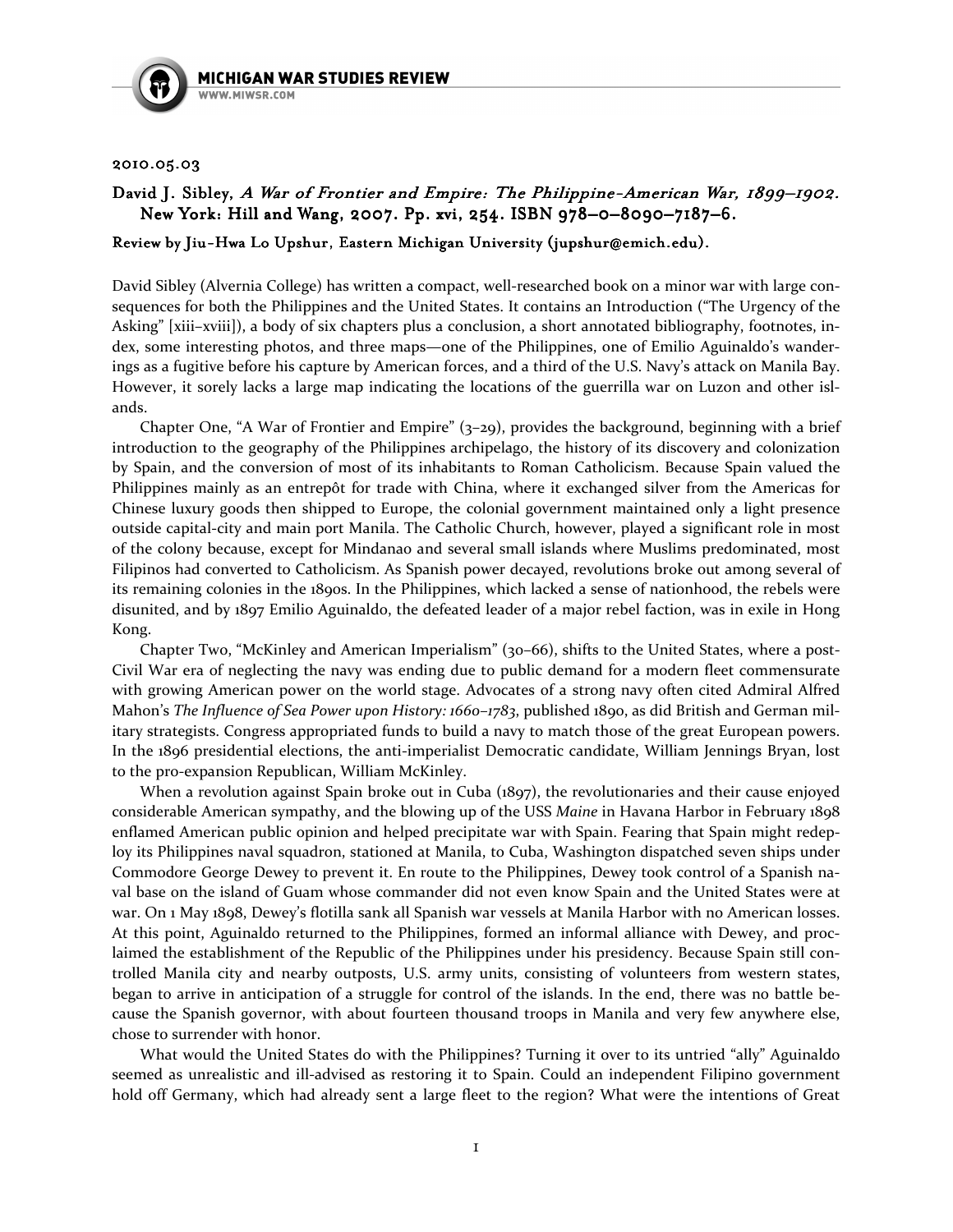Britain, France, and Russia? By the terms of the Treaty of Paris (December 1898), which formally ended the Spanish-American War, Spain ceded the Philippines to the United States in return for \$20 million, arrangements that accorded with U.S. voter sentiments in the 1898 congressional elections.

The remaining four chapters—"'At the Cannon's Mouth'"  $(67-104)$ , "A New Army Arrives"  $(105-25)$ , "One War Ends, Another Begins" (126–69), "'Satisfactory and Encouraging'" (170–206)—treat the ensuing conflict between the United States and Filipino forces called the Army of Liberation (AOL) with its predictable outcome. After six months of conventional warfare, the original U.S. volunteer units plus thirty newly arrived regiments (including several of black soldiers), all volunteers, had thoroughly defeated the AOL. Hampering the badly outclassed AOL were poor training, antiquated European guns, and inferior, locally manufactured ammunition and light artillery. Additionally, AOL troops labored in the context of oldfashioned patron-client relationships with their officers. The Filipino soldier "had a different cultural conception of what war meant and how far to take the fighting. Combined with difficulties of logistics and training, and coming up against a Western army unified by a potent nationalistic ideology, such cultural preconceptions created serious difficulties for the Army of Liberation" (77).

Despite superior training and weaponry, U.S. forces also faced formidable obstacles—dense jungles, a lack of roads, torrential rainy seasons, and diseases that claimed many more soldiers than did war wounds. Still, the casualty ratio between AOL and American troops was approximately ten to one. Compared with other wars, the numbers of troops deployed was low: for example, during a month of campaigning that ended on 31 March 1899 with the capture of Aguinaldo's capital Malolos in the interior of Luzon Island, General Arthur MacArthur lost fifty-six men killed and 478 wounded. Emilio Aguinaldo was himself partly responsible for his forces' defeat. He was a poor leader, who insisted on maintaining personal control, envied his able lieutenants, and may even have ordered a top commander assassinated. In contrast, the experienced and charismatic MacArthur and Charles King maintained high troop morale and re-enlistment rates.

By December 1899, the Philippines Republic essentially ceased to exist. AOL commanders who surrendered with their men were rewarded with appointment to responsible positions in the U.S. administration. General Elwell Otis, commander-in-chief of U.S. forces, quickly organized new local governments in pacified regions. Normal economic life resumed by early 1900. Many changes and reforms followed: an American-style legal system replaced complicated and archaic Spanish laws, tax reforms now favored the middle class and poor, new schools were built, and local property owners elected municipal governments. Otis and his successor MacArthur, by encouraging local leaders to form political parties to contest future elections, made allies of many Filipinos and thereby denied Aguinaldo potential supporters.

In desperate straits after a year on the run, Aguinaldo was captured in April 1901: "I had known for some time that our resistance was doomed to failure. Now it is over and I was alive" (179). Brought to Manila, he was treated as an honored guest rather than a prisoner. In return, he cooperated fully, telling his supporters that "The complete termination of hostilities and a lasting peace are not only desirable but absolutely essential to the welfare of the Philippines…. By acknowledging and accepting the sovereignty of the United States throughout the entire Archipelago, as I now do without any reservations whatsoever, I believe that I am serving thee, my beloved country" (179).

Those who ignored Aguinaldo and continued fighting were called 'insurrectos" or guerrillas. Secretary of War Elihu Root ordered U.S. commanders to enforce General Order 100 (issued during the Civil War) in fighting the insurgency. This guaranteed fair treatment to regular enemy soldiers and civilians in occupied areas, but stipulated punishment for captured guerrillas and their supporters, who were to be treated as prisoners of war. At camps set up in disputed areas for civilians suspected of sympathizing and aiding the guerrillas, there were outbreaks of disease, including a cholera epidemic in 1902 that killed some 120,000– 150,000 civilians, in part due to the unsanitary living conditions. There were also retaliations against local peoples suspected of aiding rebels in ambushing American soldiers.

Although reports of U.S. military excesses caused a backlash at home, most Americans favored President McKinley's policy in the Philippines and he won a second term in 1900 by a larger majority than he